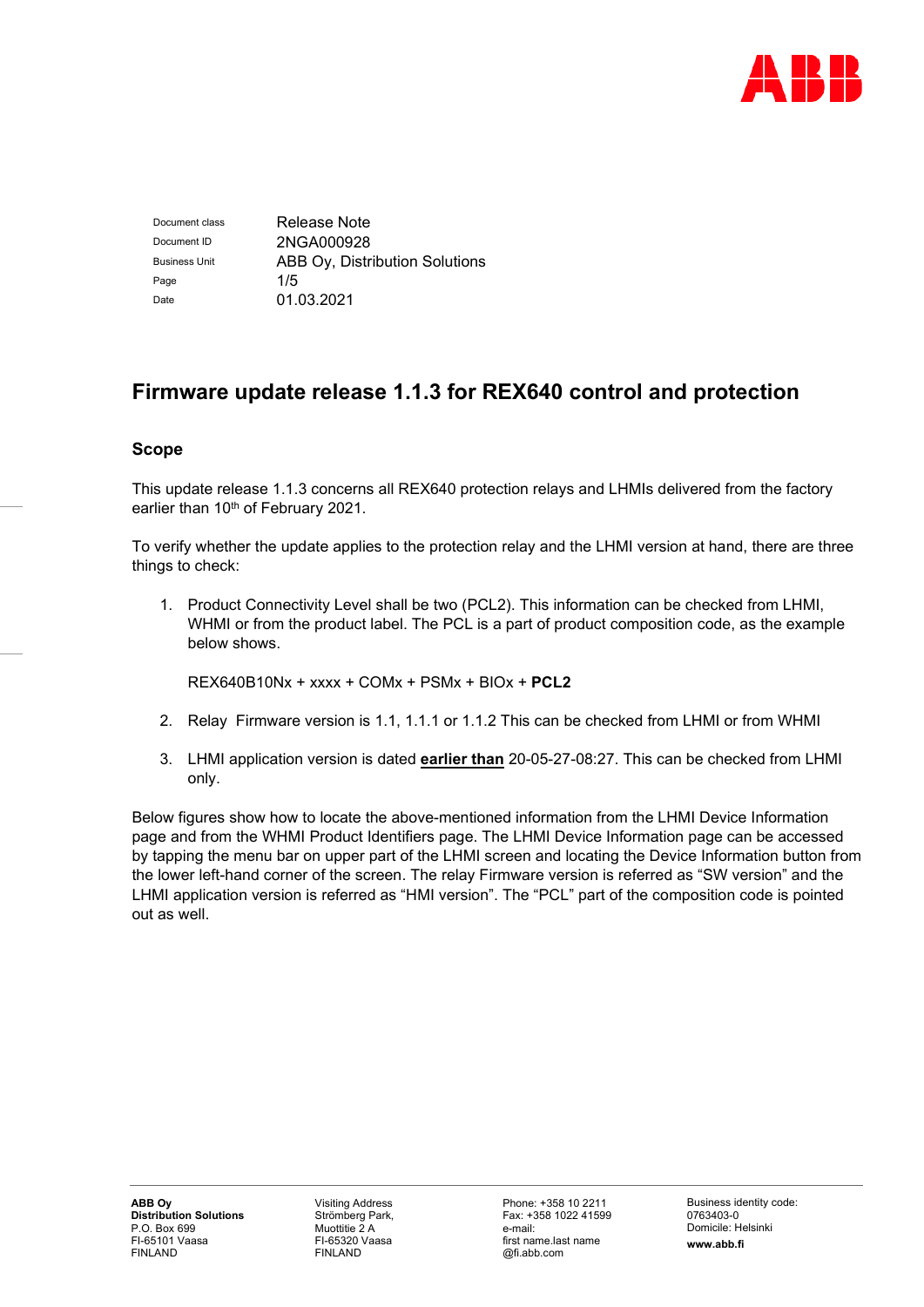

| Date    | 01.03.2021              |
|---------|-------------------------|
| Page    | 2/5                     |
| Subject | Firmware update release |

| in lhmi                                |                           |                     |                                                                                                                                                                                                     | $\Box$                        | $\times$ |
|----------------------------------------|---------------------------|---------------------|-----------------------------------------------------------------------------------------------------------------------------------------------------------------------------------------------------|-------------------------------|----------|
| <b>REX640</b><br><b>REX640</b>         | <b>Device Information</b> | 24.11.2020<br>14:08 |                                                                                                                                                                                                     | $rac{\mathsf{L}}{\mathsf{R}}$ |          |
| <b>Product identifiers</b>             | <b>Type</b>               |                     | <b>REX640</b>                                                                                                                                                                                       |                               |          |
|                                        | <b>Product version</b>    |                     | $\mathbf{1}$                                                                                                                                                                                        |                               |          |
| <b>Site identifiers</b>                | Serial number             |                     | 1VHR81025226                                                                                                                                                                                        |                               |          |
|                                        | <b>Production date</b>    |                     | 22.02.2019 00:00:00.000                                                                                                                                                                             |                               |          |
| <b>System identifiers</b>              | <b>SW</b> version         |                     | 1.1.1                                                                                                                                                                                               |                               |          |
|                                        | SW date                   |                     | 07.07.2020 14:35:00.000                                                                                                                                                                             |                               |          |
| <b>HW modules</b>                      | SW number                 |                     | 2RCA051238B                                                                                                                                                                                         |                               |          |
|                                        | Interface level           |                     | $\mathbf{0}$                                                                                                                                                                                        |                               |          |
| <b>Legal information</b><br>Order code |                           |                     | <b>REX640_12AA</b>                                                                                                                                                                                  |                               |          |
|                                        | <b>Composition code</b>   |                     | <b>REX640B10NN</b><br>+ARC1+COM1+BIO1+RTD1+BI<br>O2+AIM2+AIM1+PSM1+ADD1+<br>ADD2+APP1+APP10+APP11+A<br>PP12+APP2+APP3+APP4+APP<br>5+APP6+APP7+APP8+APP9+C<br>MP1+LNG1+MCT1+PCL2+SCT<br>$\mathbf{1}$ |                               |          |
| HMI version:<br>20-05-27-08:27         |                           |                     |                                                                                                                                                                                                     |                               |          |
|                                        |                           |                     |                                                                                                                                                                                                     |                               |          |

Fig 1. LHMI Device Information page

| <b>PARAMETER NAME</b><br><b>RELAY VALUE</b><br><b>UNIT</b><br>MIN.<br>MAX.<br><b>STEP</b><br>?<br>E Product identifiers<br><b>REX640</b><br>Type<br>☉<br>Product version<br>$\mathbf{1}$<br>$\equiv$ Site identifiers<br>☉<br>Serial number<br>1VHR81025226<br>E System identifiers<br>☉<br>Production date<br>22.02.2019 0:00:00:000<br>☉<br>SW version<br>1.1.1<br>ඹ<br>SW date<br>07.07.2020 14:35:00:000<br>?<br>SW number<br>2RCA051238B<br>?<br>$\circ$<br>Interface level<br>?<br>Order code<br><b>REX640_12AA</b><br>REX640B10NN+ARC1+COM1+BIO1+<br>RTD1+BIO2+AIM2+AIM1+PSM1+AD<br>D1+ADD2+APP1+APP10+APP11+APP<br>ᢙ<br>Composition code<br>12+APP2+APP3+APP4+APP5+APP6+<br>APP7+APP8+APP9+CMP1+LNG1+M<br>CT1+PCL2+SCT1 | $\alpha$<br>Search<br>$\mathbf{F}$ REX640       | $\ll$ | Information - Product Identifiers |  |  |  |
|---------------------------------------------------------------------------------------------------------------------------------------------------------------------------------------------------------------------------------------------------------------------------------------------------------------------------------------------------------------------------------------------------------------------------------------------------------------------------------------------------------------------------------------------------------------------------------------------------------------------------------------------------------------------------------------------------------------------------------|-------------------------------------------------|-------|-----------------------------------|--|--|--|
|                                                                                                                                                                                                                                                                                                                                                                                                                                                                                                                                                                                                                                                                                                                                 | $\mathbf{r}$ = Information                      |       |                                   |  |  |  |
|                                                                                                                                                                                                                                                                                                                                                                                                                                                                                                                                                                                                                                                                                                                                 |                                                 |       |                                   |  |  |  |
|                                                                                                                                                                                                                                                                                                                                                                                                                                                                                                                                                                                                                                                                                                                                 |                                                 |       |                                   |  |  |  |
|                                                                                                                                                                                                                                                                                                                                                                                                                                                                                                                                                                                                                                                                                                                                 |                                                 |       |                                   |  |  |  |
|                                                                                                                                                                                                                                                                                                                                                                                                                                                                                                                                                                                                                                                                                                                                 | $\blacktriangleright$ $\blacksquare$ HW modules |       |                                   |  |  |  |
|                                                                                                                                                                                                                                                                                                                                                                                                                                                                                                                                                                                                                                                                                                                                 |                                                 |       |                                   |  |  |  |
|                                                                                                                                                                                                                                                                                                                                                                                                                                                                                                                                                                                                                                                                                                                                 |                                                 |       |                                   |  |  |  |
|                                                                                                                                                                                                                                                                                                                                                                                                                                                                                                                                                                                                                                                                                                                                 |                                                 |       |                                   |  |  |  |
|                                                                                                                                                                                                                                                                                                                                                                                                                                                                                                                                                                                                                                                                                                                                 |                                                 |       |                                   |  |  |  |
|                                                                                                                                                                                                                                                                                                                                                                                                                                                                                                                                                                                                                                                                                                                                 |                                                 |       |                                   |  |  |  |
|                                                                                                                                                                                                                                                                                                                                                                                                                                                                                                                                                                                                                                                                                                                                 |                                                 |       |                                   |  |  |  |
|                                                                                                                                                                                                                                                                                                                                                                                                                                                                                                                                                                                                                                                                                                                                 |                                                 |       |                                   |  |  |  |
|                                                                                                                                                                                                                                                                                                                                                                                                                                                                                                                                                                                                                                                                                                                                 |                                                 |       |                                   |  |  |  |

Fig 2. WHMI Product Identifiers page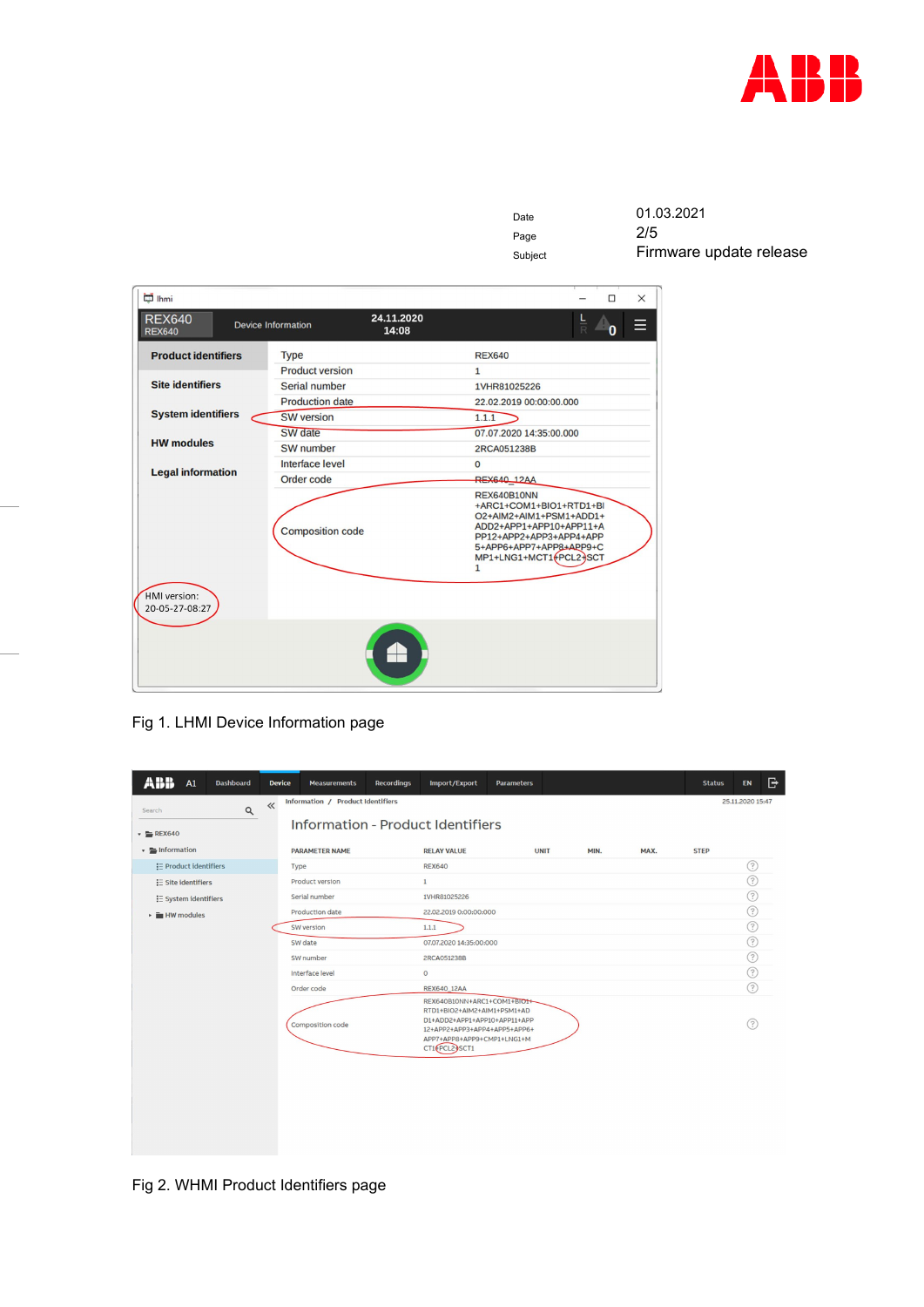

Date 01.03.2021 Page 3/5 Subject Firmware update release

# **Implemented usability improvements**

The firmware update release includes usability and operational improvements. The following improvements have been implemented:<sup>[1](#page-2-0)</sup>

#### **Firmware update release 1.1.3 for relay**

#### **HMI**

• LHMI performance improvement. Earlier LHMI might have acted slow under some heavy configurations.

## **Supervision**

• Fixing performance issue leading to reccurring IRF116 at certain HSR and PRP network systems. At some HSR and PRP network systems it has been possible to experience recurring IRF116 (WD2) COM card error leading to relay self-recovery reboot. (Impacted FW 1.0.5 & 1.0.6.)

# **Communication**

- Improved SFP module handling and reporting. (SFP Module related to Line Differential and Line Distance applications.)
- Improving secure communication stability at IEC104 and DNP3 (TLS or Application authentication enabled). Earlier there had been marginal change for Watchdog error WD10 self recovery restart at some network systems where secure communication in use at IEC104 or DNP3 protocols.

<span id="page-2-0"></span> $1$  The relay firmware update may also include some minor usability improvements not listed in this note.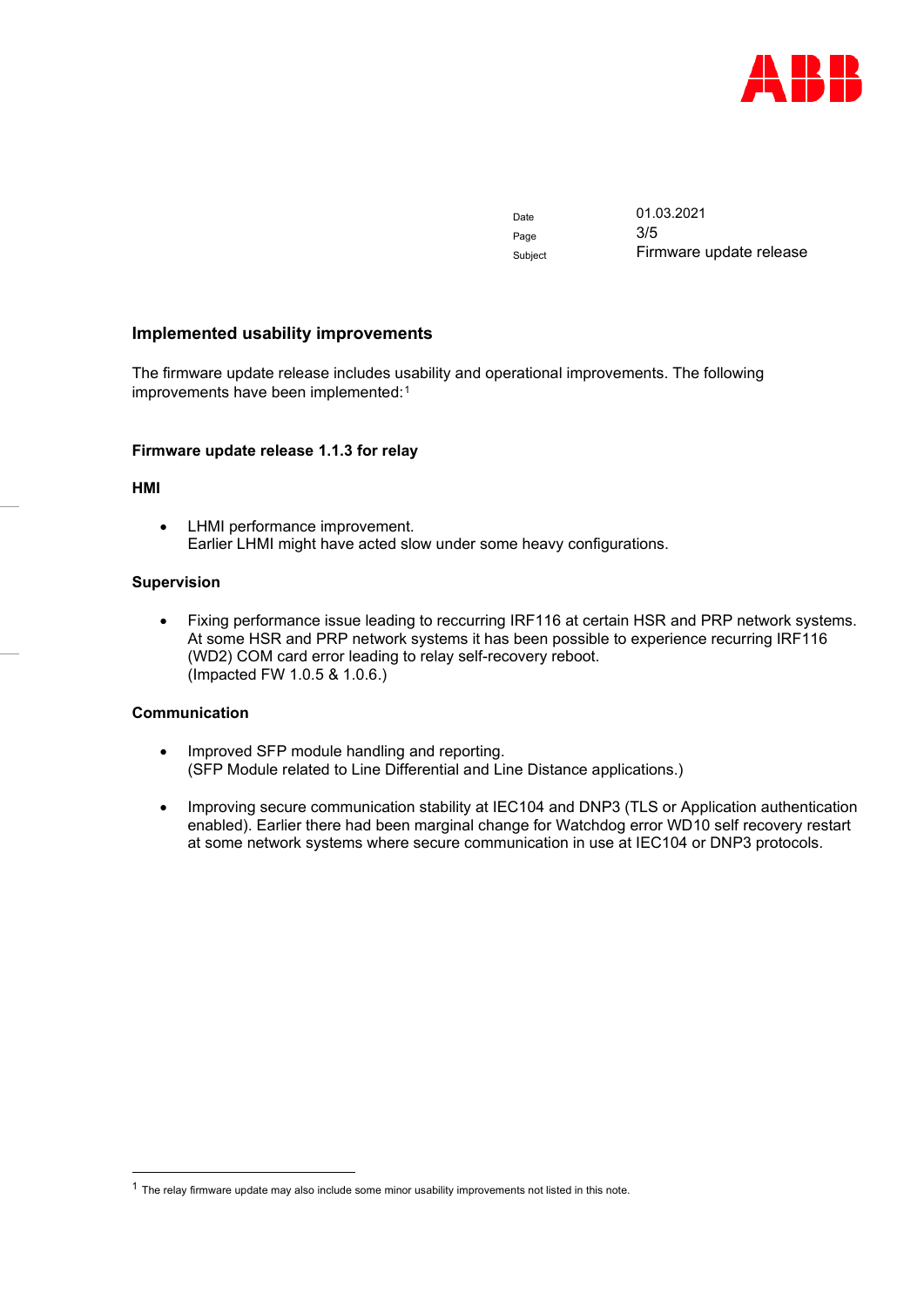

Page  $4/5$ 

Date 01.03.2021 Subject Firmware update release

## **Firmware update release 1.1.2 for relay**

## **Cyber Security**

- Cyber Security improvements to the "Ripple20" vulnerability in TCP/IP communication stack for normal product usage conditions. Following vulnerabilities has been identified in the product and fixed by the update:
	- CVE-2020-11907
	- CVE-2020-11909
	- CVE-2020-11910
	- CVE-2020-11911
	- CVE-2020-11912

Note! Some of the security scanners might still report existence of Ripple20 vulnerability after the update. This is a false positive, since the scanners indicate the presence of the IP stack, without being able to check the vulnerability and its fixes.

## **Supervision**

- Improving Time counter rollover in relay's communication module that may have caused internal relay fault with error code IRF116 COM card error and relay to self-reboot after time interval(s) which is divisible by ~50 days from previous restart.
- Enhancing relay restart process from Supply voltage breaks. In case of Supply voltage break, on rare occasions, relay was restarting to fault (EEPROM error on slot A2) and indicating "Card error, slot A2" at Event list.

#### **HMI**

- Improvements in WebHMI to better support Google Chrome 83 & 84 new security features. previously issues was seen at least with relay settings import and login.
- Improving WebHMI access via X0/HMI port after cable disconnection.

# **Communication**

• Improvement on GOOSE receiving. In a system where one relay is receiving GOOSE communication from multiple senders, it is possible that a communication break in one sender might impact handling of received values from other senders.

# **Engineering**

• Improving Special Character < > & handling at User Defined Names (UDN) and alarm texts. Which earlier may have caused relay program error and preventing successful relay restart.